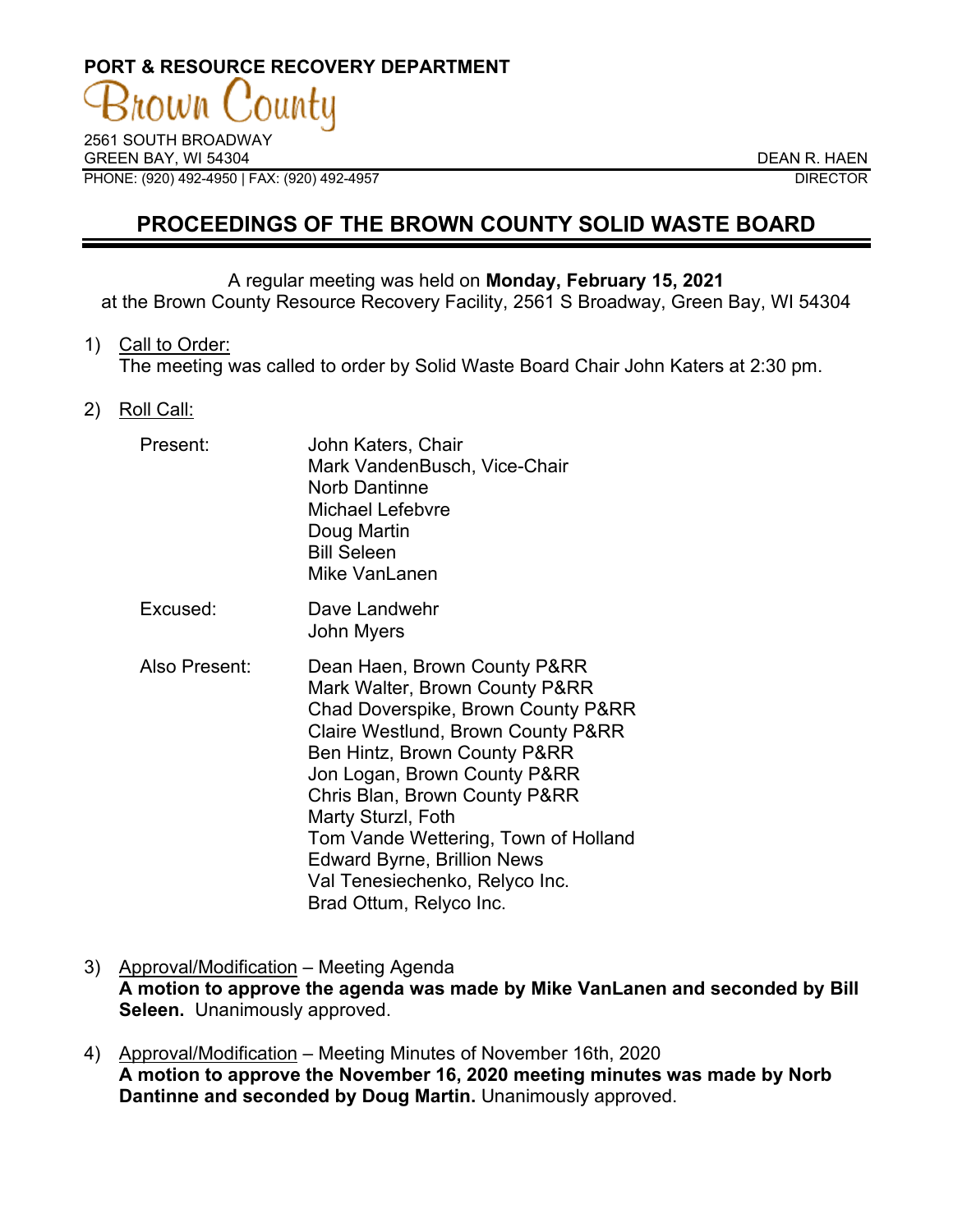# 5) Announcements/Communications

Director Dean Haen announced that John Myers will be a new addition to the Solid Waste Board. Additionally, Director Haen introduced Claire Westlund as the new Clerk/Typist.

On behalf of AROW, Chris Blan awarded Mark Walter the 2021 Christy Dixon Award for Recycler of the Year. John Katers announced that Mr. Haen was also awarded the Great Lakes Sea Grant Champion Award.

### 6) RFB Project #2399 Architectural Work for Construction of Multiple Buildings at the South Landfill

Chad Doverspike explained the buildings that are included in this project are a scale house, maintenance building and an out-building to store equipment. The maintenance building will contain office areas for managers and technicians, areas for mechanical workers, and additional storage space for equipment.

The contract includes liquidated damages for each day after 11/19/2021 work is not completed, and incentive pay for each day before 11/19/2021 work is completed.

Michael Lefebvre asked, what is the bidder's proof that was submitted earlier? Mr. Doverspike explained that bidder's proof of responsibility is required for all large projects, all contractors must submit this bidder's proof of responsibility which contains a list of questions that must be answered and submitted five days before the bid. Purchasing then goes through this document to ensure they are a qualified vendor. Mr. Lefebvre also asked if this project included a statement of qualifications, to which Mr. Doverspike said it was not necessary for this project.

**A motion to approve the RFB Project #2399 Architectural Work for Construction of Multiple Buildings at the South Landfill to award Bayland Buildings the bid in the amount of \$2,045,213 including Alternative 1 and Alternative 2 was made by Michael Lefebvre and seconded by Mike VanLanen.** Unanimously approved.

# 7) RFB Project #2400 Civil Work at South Landfill

Due to the size and time constraints of this project, Mr. Doverspike explained that there were certain qualifications that had to be met to make a bid. As part of the bidder's qualifications, the bidder must have installed 20 acres of composite lined landfill within the last five years. Michel's was the lowest bidder, but they did not include a statement of qualifications stating that they had done 20 acres or more of composite landfill liner work within the past five years.

Mr. Doverspike reached out to Michel's to request this statement of qualifications; Michel's responded with two projects: the first showing they did a DOT 10-acre retention pond with a clay liner; the second project was a 1-acre retention pond with a clay liner. After speaking with Risk Management, Corporation Counsel, and Foth, the recommendation was to disqualify Michel's as they did not meet the landfill construction qualifications needed for this project.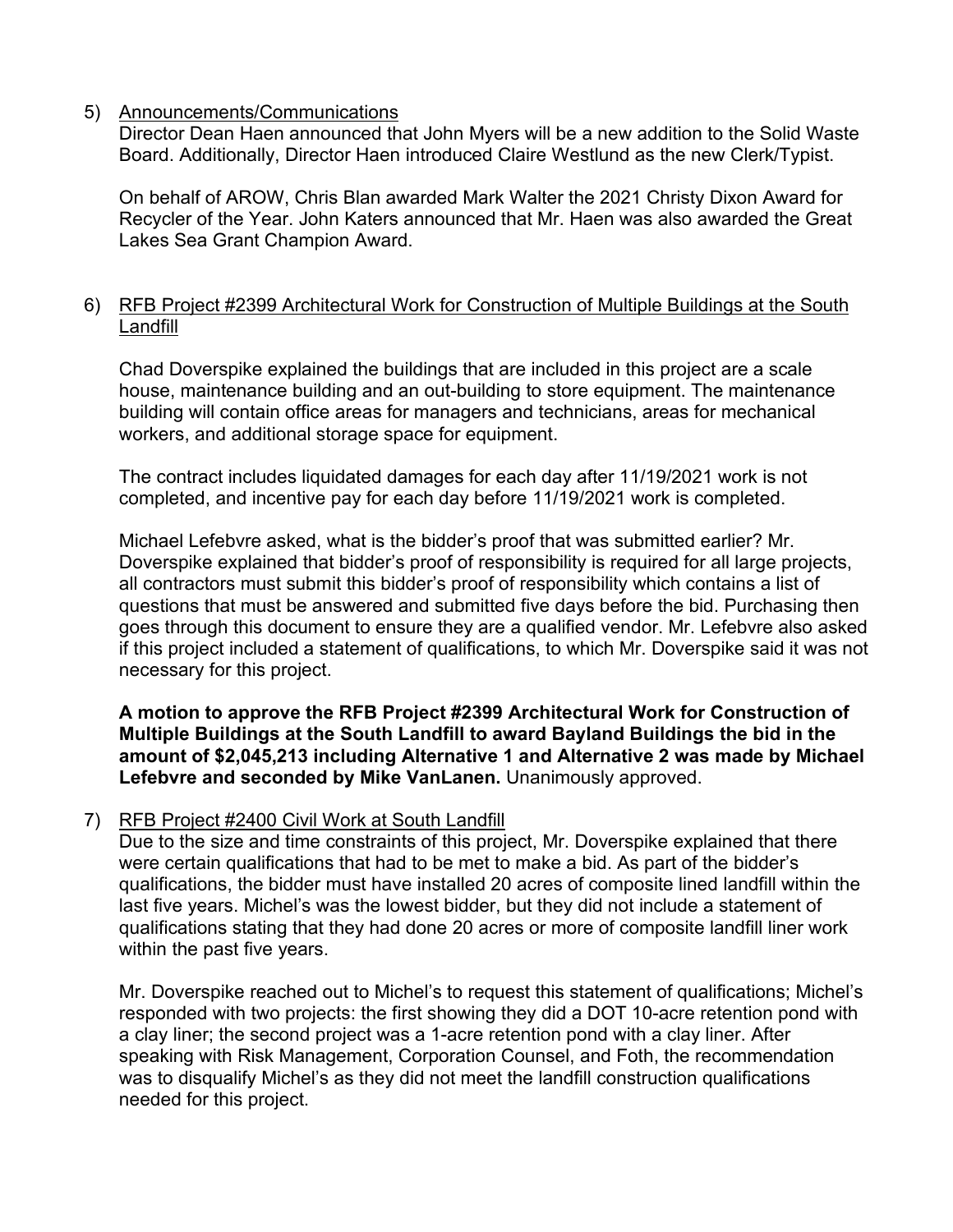Mr. Lefebvre asked when they submitted the qualifications? Mr. Doverspike responded that they submitted the bidder's certificate, bidder's proof, and bid bond, but did not submit the three attachments in the statement of bidder's qualifications. The three documents were not required at the time of the initial bid. Mr. Doverspike reached out to them after the bid was submitted to review and collect these additional qualifications. Mr. Doverspike explained that if you did not meet the minimum bidder's qualifications, the contractor would be automatically rejected. Michel's appeal will be denied by the Internal Auditor as they did not meet the minimum qualifications**.** 

Mr. Haen stated that if Michel's would continue to act upon this appeal, it could delay the bid award and ultimately push back the timeline of the project and the County could be forced to pursue damages for the delayed project.

Mike VanLanen asked if they were disqualified due to not having the 20-acre landfill experience? Mr. Doverspike responded "yes" that they have no landfill clay liner installation experience. The requirement was that all the bidders have constructed at least 20 acres of landfill liner in the past.

**A motion to conditionally approve the Relyco Inc. bid for \$9,331,416.60 based upon on the Michel's appeal being denied was made by Mike VanLanen and seconded by John Katers.** Unanimously approved.

8) South Landfill Easement with WPS

Mr. Haen explained that this easement would run power and other utilities into the South Landfill property past the scale house to the maintenance building and also to the leachate tank. Also, it was clarified that the easement prohibits building on top of this easement. Mr. Lefebvre questioned if 12 feet was the standard size easement? Mr. Doverspike stated that this is the standard width.

# **A motion to approve a 12-foot easement at the South Landfill with WPS was made by Norb Dantinne and seconded by Doug Martin.** Unanimously approved.

9) South Landfill Equipment Acquisition Strategy

Mr. Doverspike explained that the budget is separated with our known costs and anticipated costs, totaling \$17.9 million. The South Landfill budget includes a \$3 million contingency.

The purpose of the strategy is to purchase new or used equipment at the best cost for the County. There are some things that the County can buy used, but there are some incentives to the County buying new. Staff believes purchasing both new and used equipment is wise and allows the eventual replacement of the initial pieces of equipment to be spread out over the operating years.

Mr. Haen presented a spreadsheet showing all the construction costs and budgeted equipment acquisition costs. This spreadsheet will be used by staff throughout the year in keeping the Board up to date on the construction and operating cost of the South Landfill. Mr. Haen also stated the budget is on target and that there are no concerns but wanted to remain transparent with Board members on budget strategy.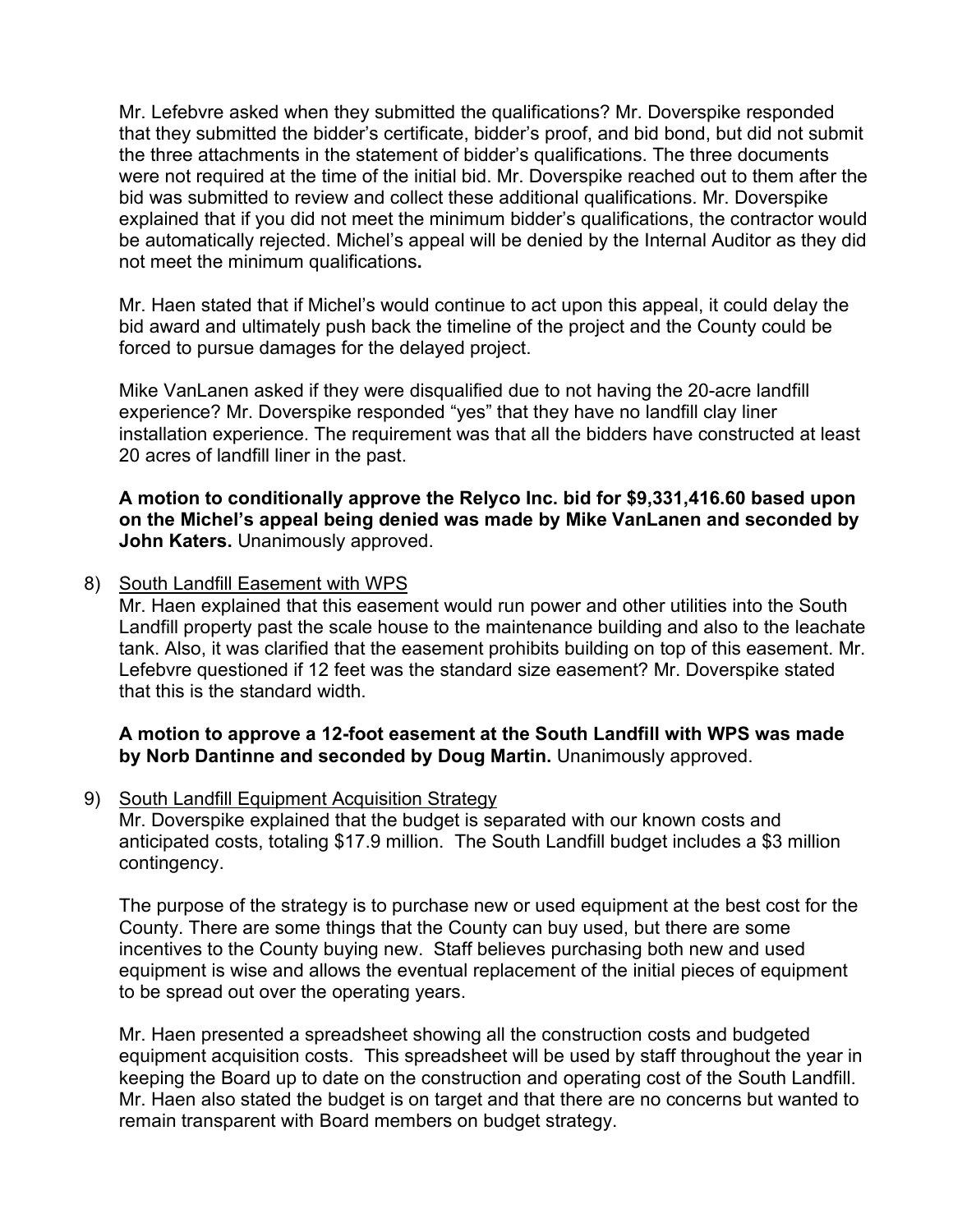# 10) South Landfill Leachate Management

Mr. Haen explained the plan to discharge leachate from the South Landfill at the De Pere unloading station. The County currently has an agreement with De Pere for management. Additionally, backup options include discharging leachate at the East Landfill and/or hauling directly to NEW Water. Staff is getting closer to an agreement with Ledgeview to put in a new tank to discharge leachate if it starts to overload the De Pere facility. NEW Water has agreed to treat leachate if it meets their requirements from any of the discharge locations. The County anticipates coming to an agreement with Ledgeview to put in a tank and metering system soon.

# 11) Table of Organization

The department is starting to look at positions to support the South Landfill, Mr. Haen expressed concern as it has been difficult to fill the Landfill Manager position due to the offered salary being lower than market salary. The department is also looking to hire one part time associate and one full time associate for the Waste Transfer Station. The plan is to onboard new hires at the South Landfill to go through heavy equipment training. Employees from Outagamie's Landfill will assist work at the South Landfill to onboard new employees.

# 12) Recycling Transfer Station

The recycling push wall has been upgraded; the project was done on time and on budget.

Mr. Haen stated that there have been two fires in the past year, one in August and more recently in October. The first fire was determined to be caused by a light fixture. The cause of the second fire has not been determined; it is suspected to be caused by lithium batteries. As a result of the fire in October, a pipe in the Recycling Transfer Station froze and broke in December due to improper drainage of the fire suppression system. Mr. Haen expressed the need for a fire plan and has already updated the 911 center contact list in the event of another fire. Mr. Haen proposed that there should be a running water line up to the RTS tip floor to manage the smaller fires that are unable to activate the roof mounted sprinkler system until the fire becomes sizeable. Staff has concern over training that would need to be done.

# 13) Solid Waste Transfer Station

The Port & Resource Recovery Department continues to evaluate operating the top side of the Waste Transfer Station with county employees and equipment. Last year Mike Konecny, MK Consultants conducted a financial analysis that determined County operation of the Transfer Station was in Brown County's best interest. Great American Disposal (GAD) currently operates and hauls waste to the Outagamie County landfill. Staff will update and revisit the analysis using current cost estimates to make sure the analysis still advises County operation of the Transfer Station. If County operation is still supported Mr. Haen identified two options for the County: amend the existing GAD contract or continue with GAD operating the Waste Transfer Station and bid out next year. If the analysis no longer supports County operation, we will continue under the existing GAD contract.